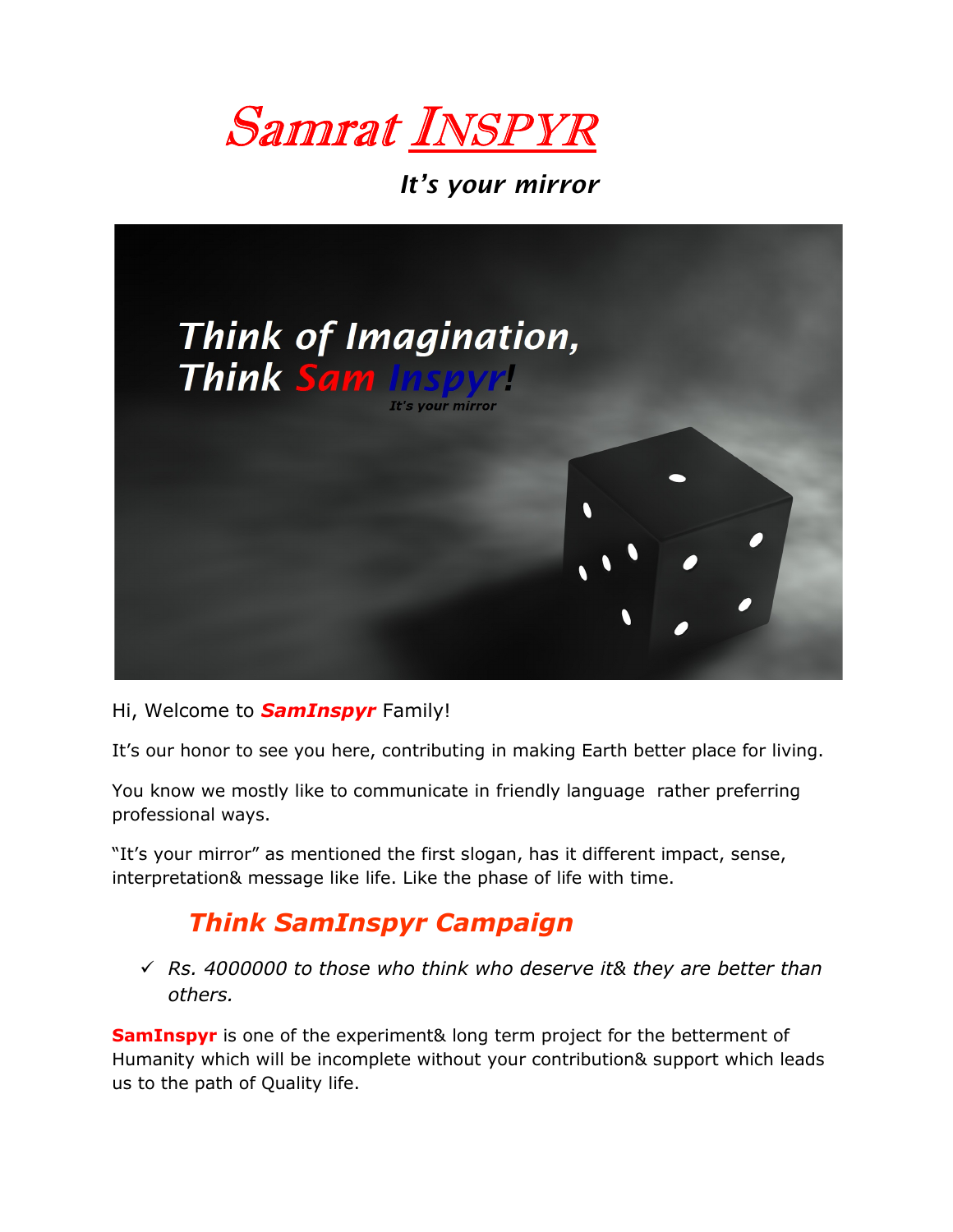Samrat INSPYR

 SamInspyr project aims to develop& design a quality life for present& dream for the future what we call "The Next Generation".

SamInspyr constitutes of Innovation, Change, Dream, Adventure, Capital, Fortune, Prosperity, Imagination& Economic development etc.

Actually, SamInspyr is a seed of Samrat Investments.

Think Campaign is going to work on respected fields mentioned above with your help.

You are most important pillar because development& change never been a game of single player.

Think **SamInspyr** campaign project will help to shape your ideas by supporting you at its best.

You have to submit your ideas which must be innovative& cool. Think SamInspyr campaign will contribute in shaping your ideas to implement in real world& life.

Maybe currently you don't have idea to be work on, but it's your duty to contribute in campaign as you can for a better life.

#### What's Think SamInspyr Campaign all about?

If you are under 25& working on such project which is worth loving.

Idea must be developed by you.

- $\checkmark$  Idea must be innovative & cool, which impact on day to day life.
- $\checkmark$  Rs. 4000000 prize, resources, expert team, our network& support will be provided.
- $\checkmark$  Ideas must be registered& working more than 9 months.
- $\checkmark$  Assets of company must be less than Rs. 10000000.
- $\checkmark$  You can participate single or with team.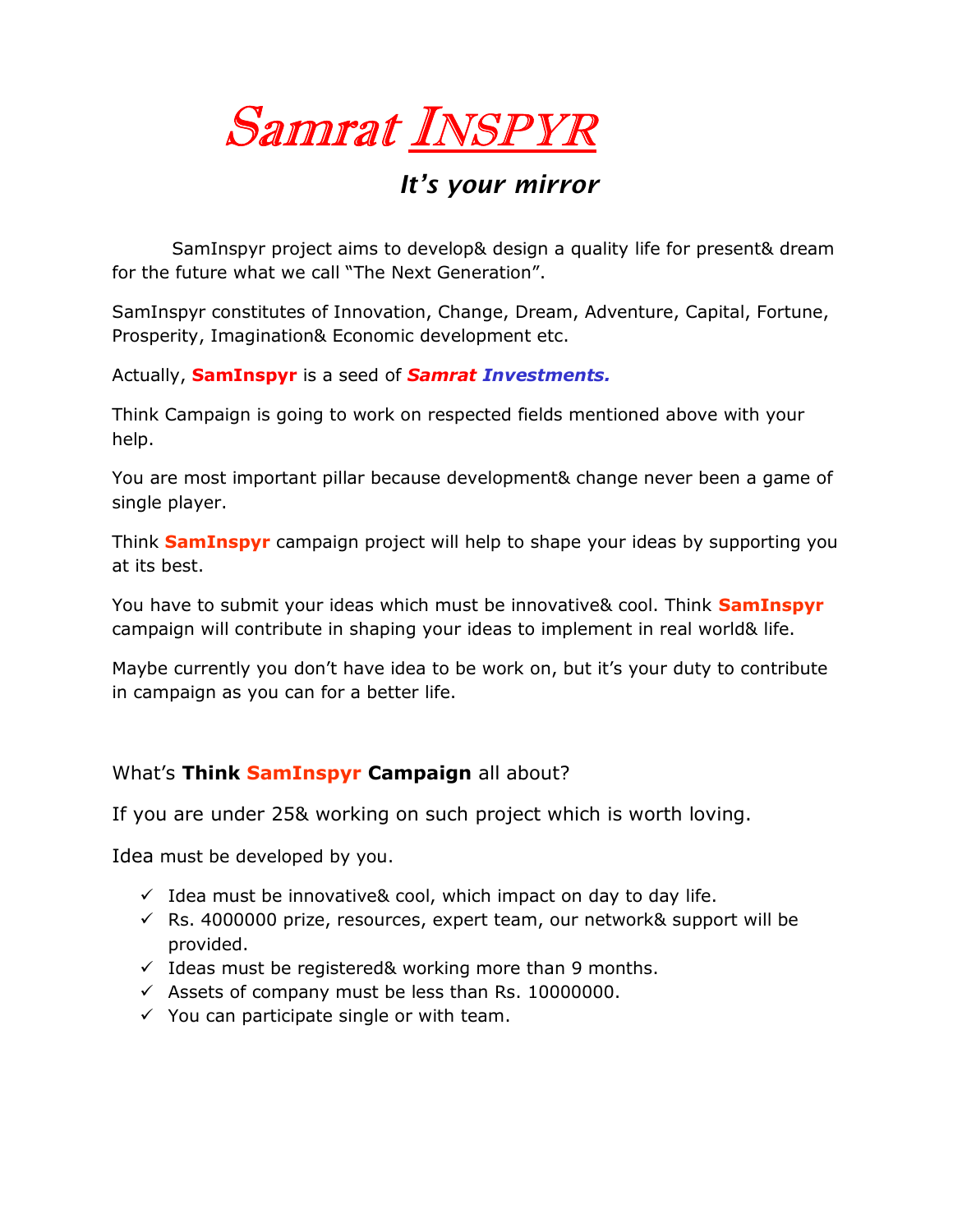

Authority

FAQ

What is the Think Campaign?

**Think SamInspyr campaign**, an initiative to empower the ideas which impacts& changes billions of lives. To shape ideas into actions by providing support to those who think they deserve& worked for that.

How many ideas do we select?

It depends on idea; actually 1-5 ideas may be selected.

Is there an application deadline?

No, there is no deadline. You can submit any time.

Do I need to submit extra preparation or information to apply?

No, it's not necessary. You can submit extra information if you want to explain your ideas broadly.

What is the age limit to apply?

Participants under 25 can apply.

Do I need to have a company or is an idea enough?